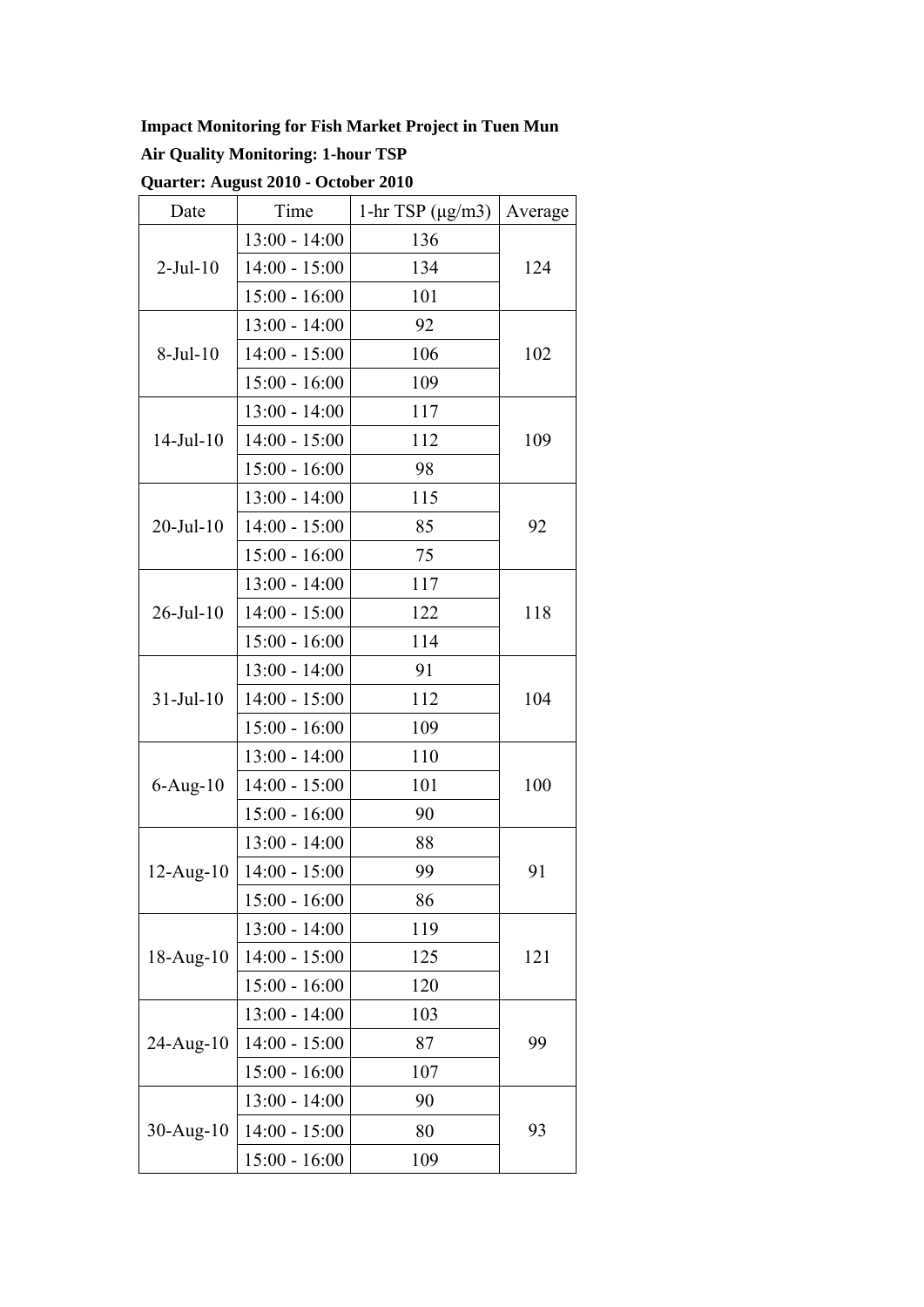| $4-Sep-10$      | $13:00 - 14:00$ | 91  | 96  |
|-----------------|-----------------|-----|-----|
|                 | $14:00 - 15:00$ | 103 |     |
|                 | $15:00 - 16:00$ | 94  |     |
|                 | $13:00 - 14:00$ | 100 | 95  |
| $10-Sep-10$     | $14:00 - 15:00$ | 94  |     |
|                 | $15:00 - 16:00$ | 91  |     |
|                 | $13:00 - 14:00$ | 120 | 104 |
| $16$ -Sep- $10$ | $14:00 - 15:00$ | 98  |     |
|                 | $15:00 - 16:00$ | 95  |     |
|                 | $13:00 - 14:00$ | 93  | 99  |
| $22$ -Sep-10    | $14:00 - 15:00$ | 111 |     |
|                 | $15:00 - 16:00$ | 93  |     |
|                 | $13:00 - 14:00$ | 86  |     |
| $28-Sep-10$     | $14:00 - 15:00$ | 110 | 93  |
|                 | $15:00 - 16:00$ | 83  |     |
| $4-Oct-10$      | $13:00 - 14:00$ | 111 | 106 |
|                 | $14:00 - 15:00$ | 93  |     |
|                 | $15:00 - 16:00$ | 114 |     |
|                 | $13:00 - 14:00$ | 102 | 93  |
| $9$ -Oct- $10$  | $14:00 - 15:00$ | 78  |     |
|                 | $15:00 - 16:00$ | 99  |     |
| $15-Oct-10$     | $13:00 - 14:00$ | 83  |     |
|                 | $14:00 - 15:00$ | 99  | 98  |
|                 | $15:00 - 16:00$ | 113 |     |
| $21-Oct-10$     | $13:00 - 14:00$ | 131 |     |
|                 | $14:00 - 15:00$ | 114 | 119 |
|                 | $15:00 - 16:00$ | 113 |     |
| $27-Oct-10$     | $13:00 - 14:00$ | 137 | 127 |
|                 | $14:00 - 15:00$ | 122 |     |
|                 | $15:00 - 16:00$ | 123 |     |